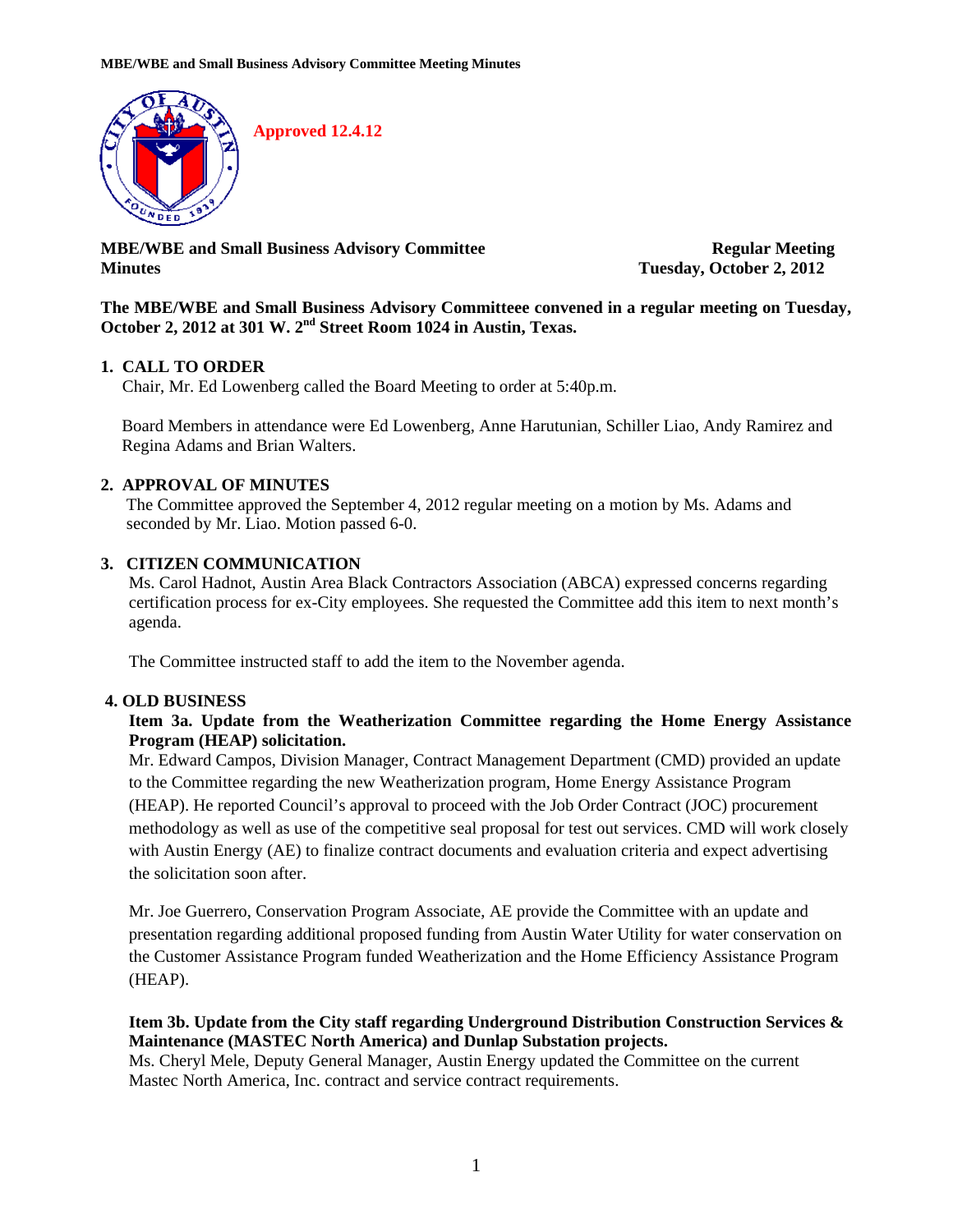Mr. Mike Kubala briefed and presented handouts to the Committee on Mastec's process for bidding Annual Service Contracts and soliciting subcontractor. He provided documents and addressed questions regarding current minority participation and discussed suggestions to make improvements.

#### **Citizen's Communication**

Ms. Carol Hadnot, ABCA expressed concerns regarding Mastec meeting low minority participation goals.

#### **Item 3c. Update from City staff regarding the Pickfair Recreation Center ADA & Parks Improvement and Conley-Guerrero Senior Activity Center Renovations (Rebid) project contracting issues.**

Ms. Debra Dibble, Assistant Director, SMBR provided an update regarding resolution pending documentation from Patriot Veteran's Construction and Consulting Firm on the Conley-Guerrero project. The subcontracting firm missed several deadlines and was ultimately removed from the Conley-Guerrero project due to failure to meet contractual insurance requirements.

Ms. Debra Dibble, Assistant Director, SMBR provided an update regarding T-N-G's Construction payment issue on the Pickfair Recreation Center ADA & Park Improvements project. She stated that meetings took place and the subcontractor was asked to submit invoices on work performed. This information has been provided as requested.

Ms. Kim McNeeley, Director, Parks and Recreation Department (PARD) and Mr. Rey Hernandez, Project Manager, PARD reported resolution of payment issues on the Pickfair Recreation Center project are pending clarifications on the invoices submission by T-N-G's Construction to determine work performed.

#### **Citizen's Communication**

Ms. Carol. Hadnot, ABCA stated concerns regarding handling of Patriot Veteran's Construction and Consulting Firm and T-N-G's Construction issues on the Pickfair Recreation Center and Conley-Guerrero projects.

#### **5. NEW BUSINESS**

#### **Item 4a. Annual election of officers for the MBE/WBE & Small Business Procurement Program Advisory Committee outlined in Article 4 of the Committee's By-laws.**

The Committee held their annual elections and voted unanimously to re-elect all current officers for the 2012-2013 term. Mr. Ed Lowenberg will continue to serve as Chair; Ms. Barbra Boeta, Vice Chair and Ms. Anne Harutunian, Secretary.

#### **Item 4b. Review of the MBE/WBE and Small Business Procurement Advisory Committee's progress on 2012 goals.**

 The Committee reviewed its 2012 Annual Goals and requested staff to provide an outline of recommendations on Program Rules (November 2012) and Third Party Resolution improvements (December 2012).

#### **6. STAFF REPORTS**

 **Item 5a. Monthly report and update from Small & Minority Business Resources Department (SMBR) regarding the Small Business Construction Program (SBCP).**  The monthly report from SMBR regarding the SBCP was not considered.

 **Item 5b. Monthly report and update from Small & Minority Business Resources Department (SMBR) regarding Request for Changes.**